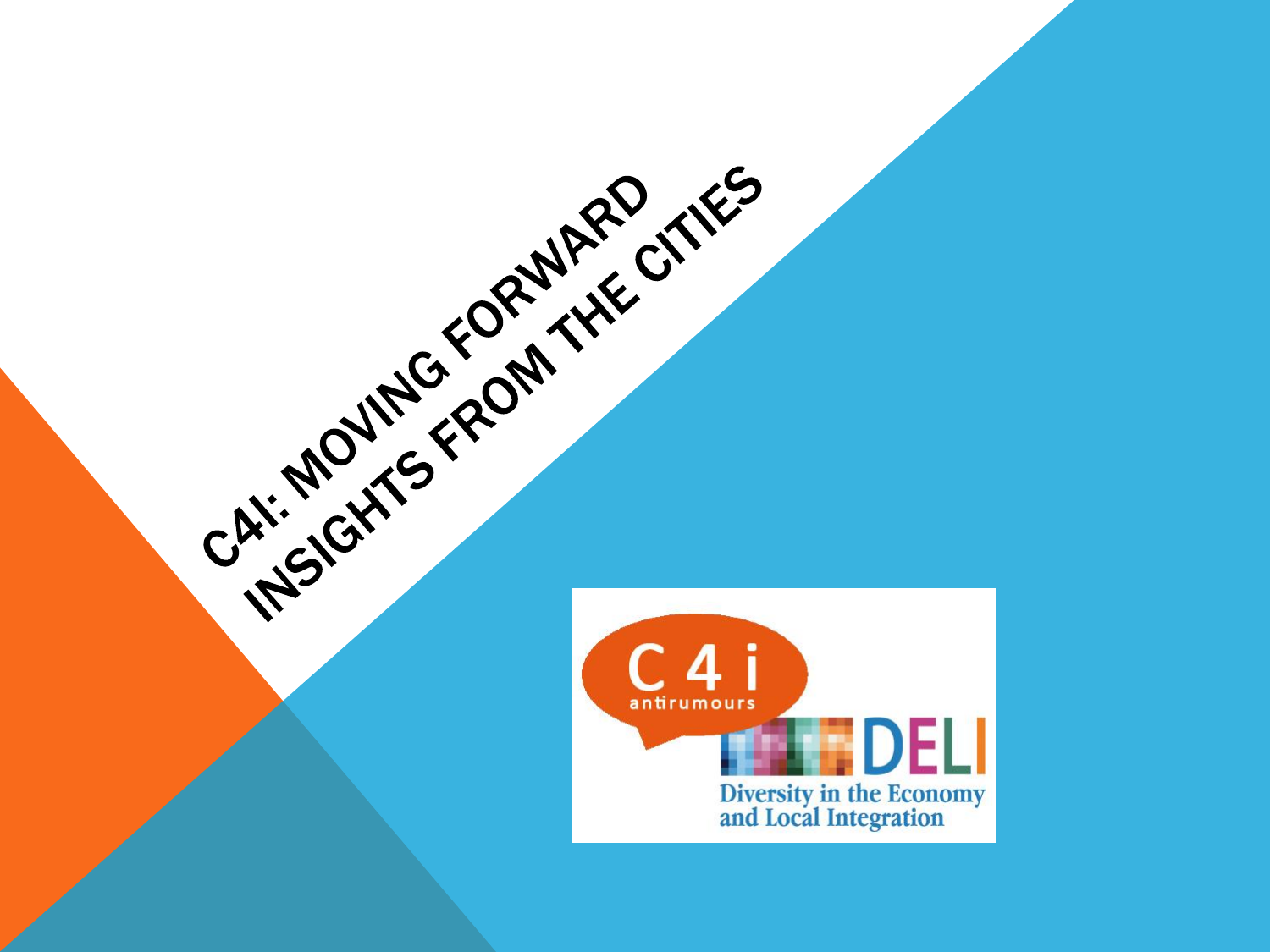# C4I CITIES WILL CONTINUE TO:

- **Replicate successful activities**
- **Use C4i materials**
- **Participate in intercultural events**
- **Consolidate the network**
- **Conduct training (AR trainers and agents)**
- **Integrate AR into a local strategy:**
	- $\checkmark$  Bo: priority of the Municipal Office for democracy, HR and ICC development until 2017
	- $\checkmark$  Lo: C4i to continue until end 2016
	- $\checkmark$  Am: C4i to integrate the Municipal plan for immigrant integration
	- $\checkmark$  Li: anti-rumour approach to be included in the future integration strategy

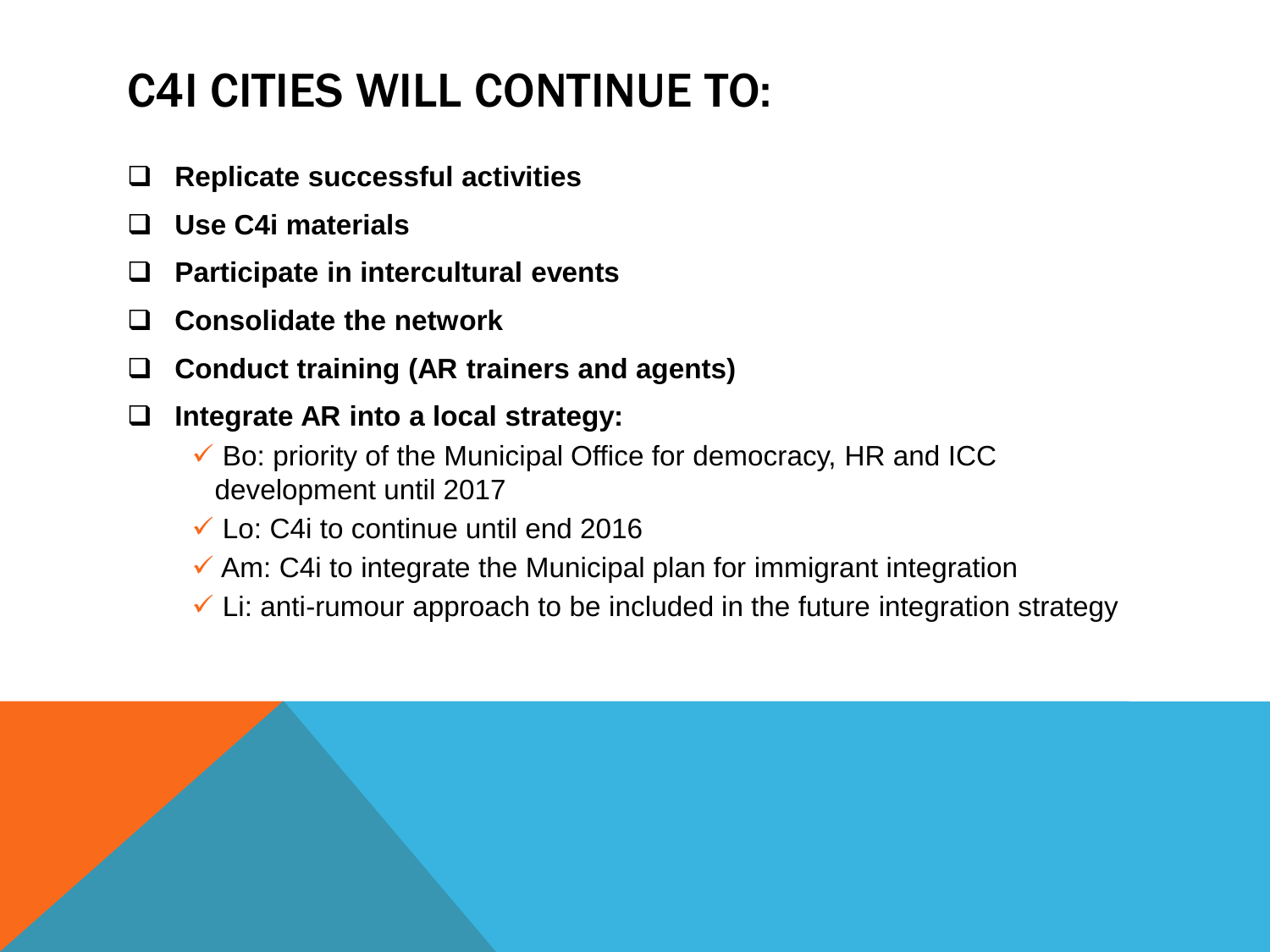

# Quantity > < Quality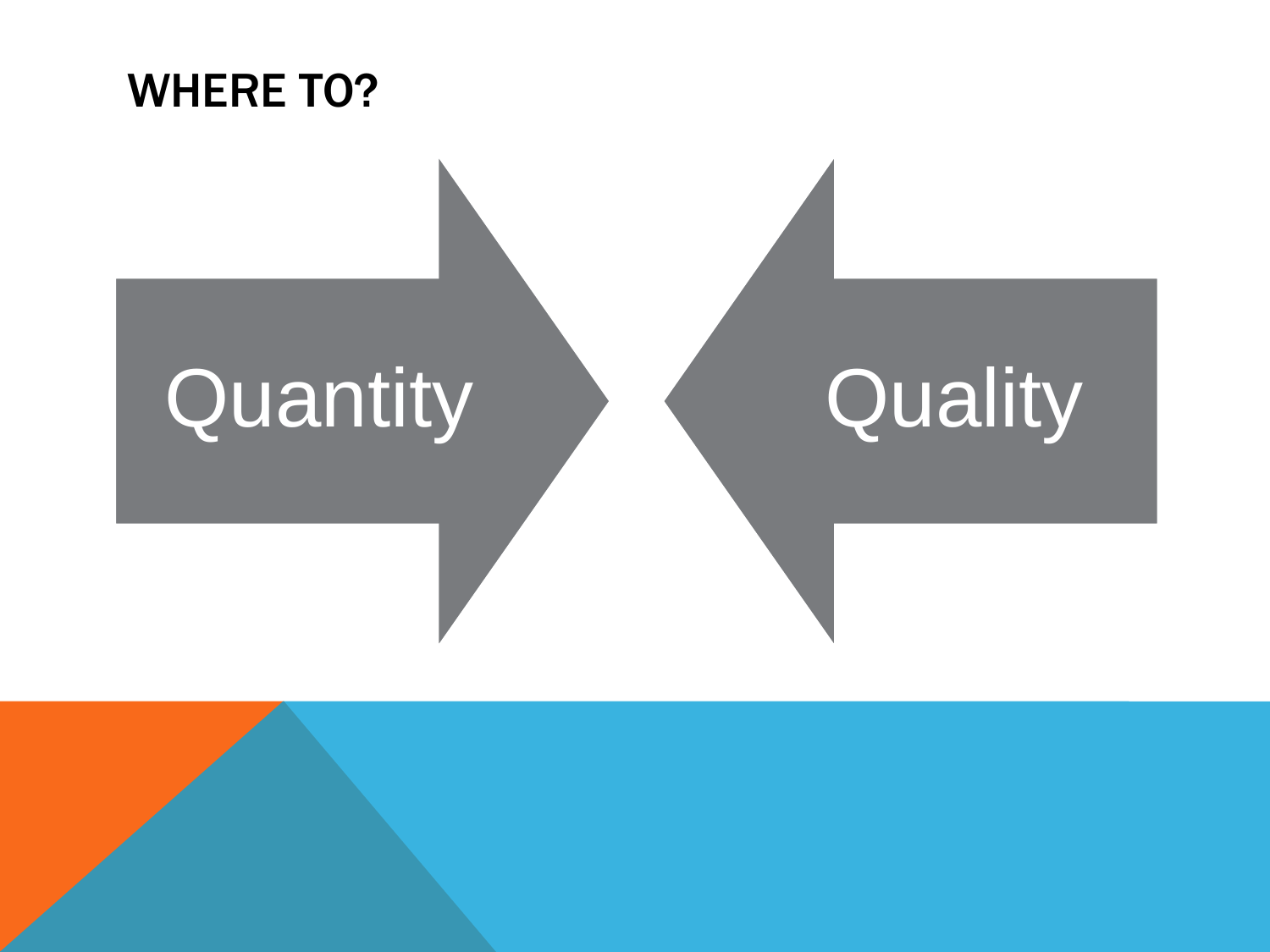## QUANTITY: OUTREACH

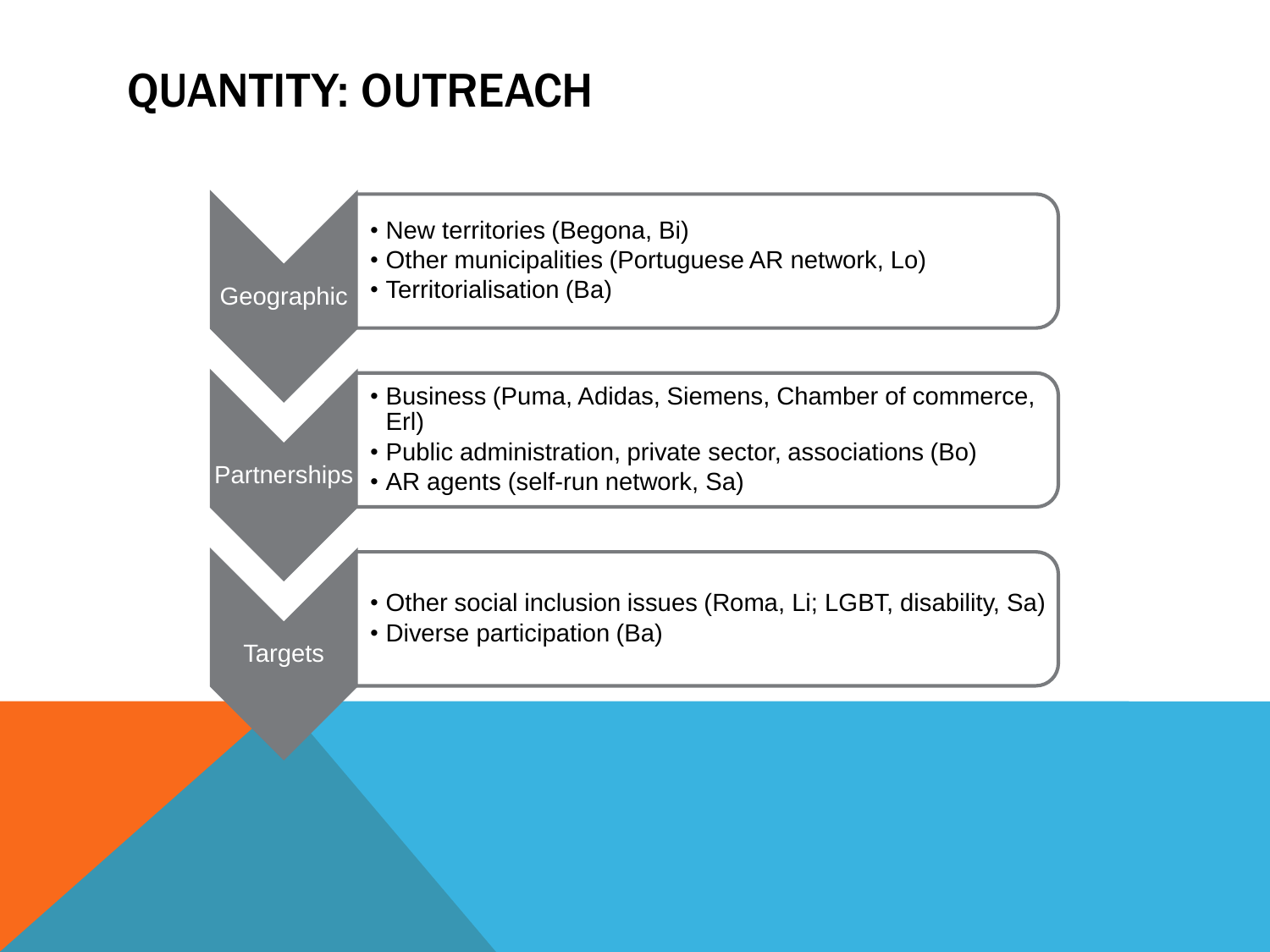### QUALITY: AREAS OF INTERVENTION